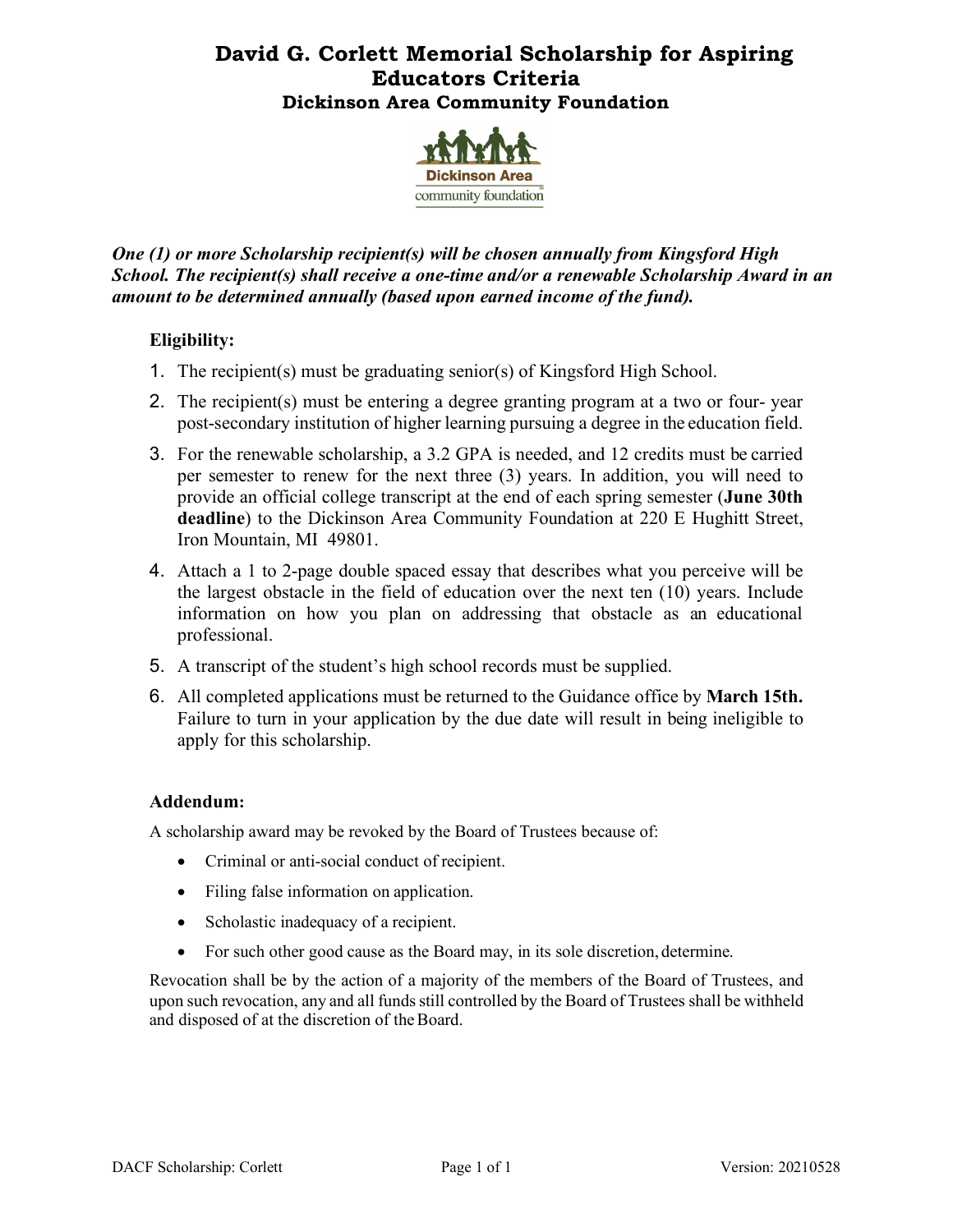

# *David G. Corlett Memorial Scholarship for Aspiring Educators*

**Dickinson Area Community Foundation Completed applications must be submitted by March 15th**

| Date                                                                                                                                                                                                                                                                                                                   |  |                             |  |  |
|------------------------------------------------------------------------------------------------------------------------------------------------------------------------------------------------------------------------------------------------------------------------------------------------------------------------|--|-----------------------------|--|--|
| <b>Full Name</b>                                                                                                                                                                                                                                                                                                       |  |                             |  |  |
| <b>Street Address</b>                                                                                                                                                                                                                                                                                                  |  |                             |  |  |
| <b>City ST ZIP Code</b>                                                                                                                                                                                                                                                                                                |  |                             |  |  |
| <b>Home Phone</b>                                                                                                                                                                                                                                                                                                      |  |                             |  |  |
| <b>E-Mail Required</b>                                                                                                                                                                                                                                                                                                 |  |                             |  |  |
| <b>High School Attended</b>                                                                                                                                                                                                                                                                                            |  |                             |  |  |
| <b>GPA</b>                                                                                                                                                                                                                                                                                                             |  |                             |  |  |
| In what extra-curricular & community service activities did you participate in? (includes<br>activities outside of school)                                                                                                                                                                                             |  |                             |  |  |
|                                                                                                                                                                                                                                                                                                                        |  |                             |  |  |
| Did you work during the school year? No                                                                                                                                                                                                                                                                                |  | If yes, how many hours/week |  |  |
| Name of college or university you plan to attend:                                                                                                                                                                                                                                                                      |  |                             |  |  |
| Have you applied for admission?                                                                                                                                                                                                                                                                                        |  |                             |  |  |
| Have you been accepted?                                                                                                                                                                                                                                                                                                |  |                             |  |  |
| Intended field of study:                                                                                                                                                                                                                                                                                               |  |                             |  |  |
| Have you applied for other scholarships?                                                                                                                                                                                                                                                                               |  |                             |  |  |
| Have you been granted a scholarship? If so, name of scholarship & amount:                                                                                                                                                                                                                                              |  |                             |  |  |
|                                                                                                                                                                                                                                                                                                                        |  |                             |  |  |
| Please include the following with the application:                                                                                                                                                                                                                                                                     |  |                             |  |  |
| Attach a 1-to-2-page double spaced essay that describes what you perceive will be the largest<br>obstacle in the field of education over the next ten $(10)$ years. Include information on how you<br>plan on addressing that obstacle as an educational professional.<br>Transcript of your high school records<br>2. |  |                             |  |  |
| <b>Application Deadline</b>                                                                                                                                                                                                                                                                                            |  |                             |  |  |
| All applications need to be submitted to the guidance counselor's office by March 15 <sup>th</sup> .                                                                                                                                                                                                                   |  |                             |  |  |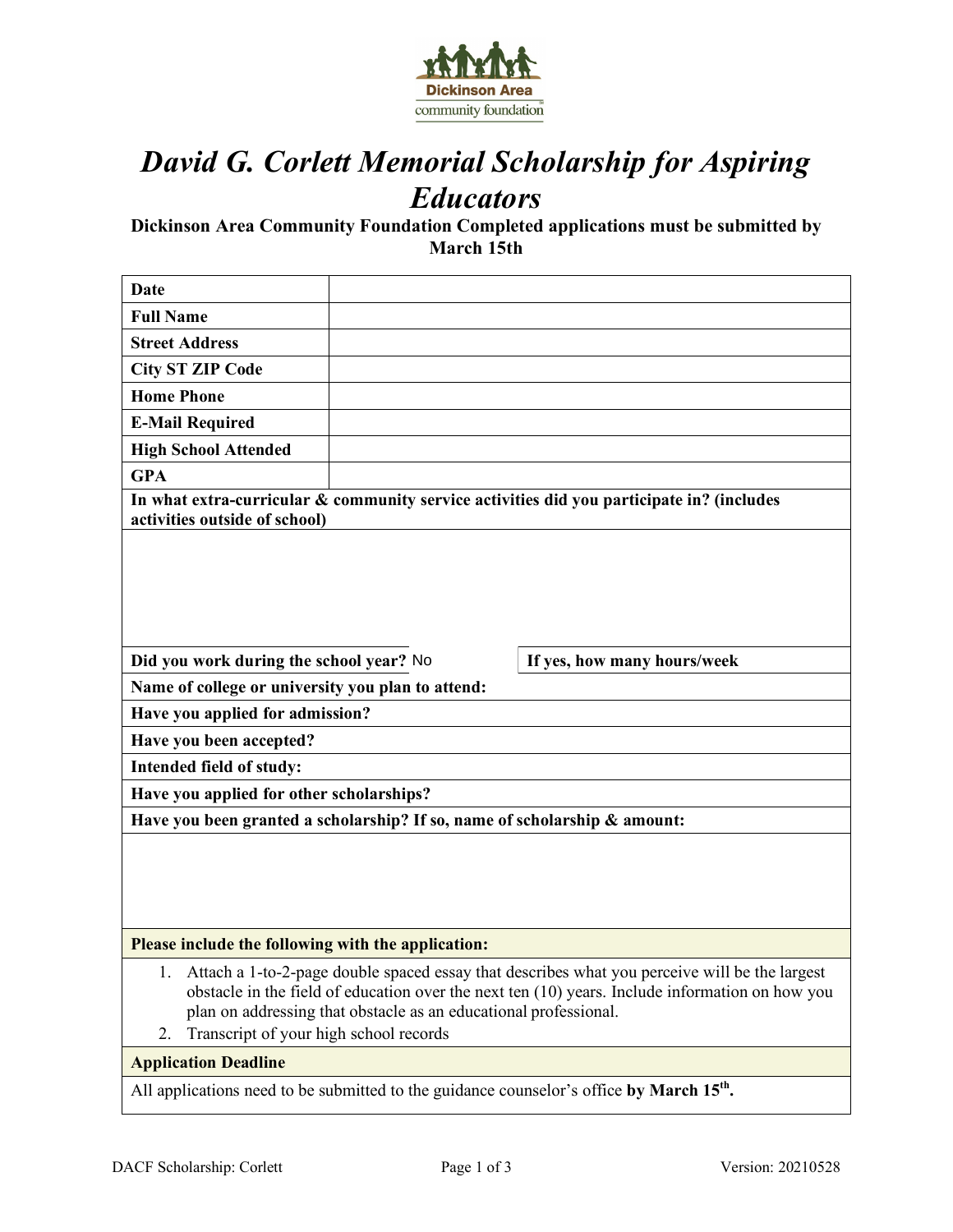

#### **Agreement and Signature**

By submitting this application, I affirm that the facts set forth in it are true and complete. I understand any false statements, omissions, or other misrepresentations made by me on this application may result in rejection of this application.

Name (printed)

Signature

Date

#### **Parent Application Form**

Name of parent or guardian completing this form:

Home address:

Phone:

E-Mail:

**Do you have any dependents other than your own family or other extenuating circumstances that should be considered? If yes, please explain:**

| Note here any statements you may wish to make which assist the scholarship selection committee |  |  |
|------------------------------------------------------------------------------------------------|--|--|
| in consideration of the applicant:                                                             |  |  |

#### **Agreement & Signature:**

I affirm that the statements above are true and complete. I understand any false statements, omissions, or other misrepresentations made by me on this application may result in rejection of this application.

Signature of parent or guardian:

Date: